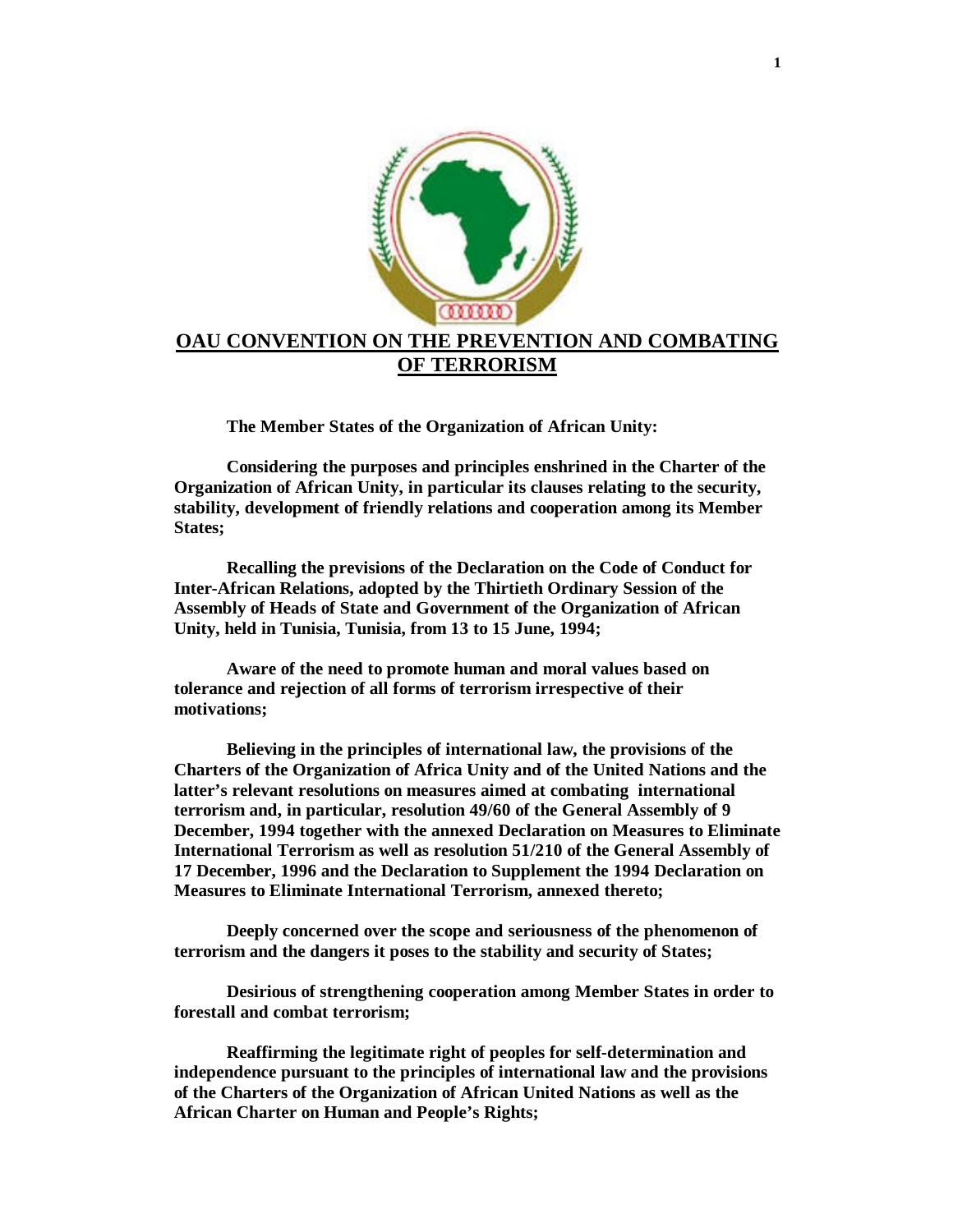**Concerned that the lives of innocent women and children are most adversely affected by terrorism;**

**Convinced that terrorism constitutes a serious violation of human rights and, in particular, the rights to physical integrity, life, freedom and security, and impedes socio-economic development through destabilization of States;**

**Convinced further that terrorism cannot be justified under any circumstances and, consequently, should be combated in all its forms and manifestations, including those in which States are involved directly or indirectly, without regard to its origin, causes and objectives.**

**Aware of the growing links between terrorism and organized crime, including the illicit traffic of arms, drugs and money laundering;**

**Determined to eliminate terrorism in all its forms and manifestations;**

### **HAVE AGREED AS FOLLOWS:**

#### **PART 1**

#### **SCOPE OF APPLICATION**

#### **Article 1**

**For the purposes of this Convention:**

- **1. "Convention" means the OAU Convention on the Prevention and Combating of Terrorism.**
- **2. "State Party" means any Member State of the Organization of African Unity which has ratified or acceded to this Convention and has deposited its instrument of ratification or accession with the Secretary General of the Organization of African Unity.**
- **3. "Terrorist act" means:**
	- **(a) any act which is a violation of the criminal laws of a State Party and which may endanger the life, physical integrity or freedom of, or cause serious injury or death to, any person, any number or group of persons or causes or may cause damage to public or private property, natural resources, environmental or cultural heritage and is calculated or intended to:**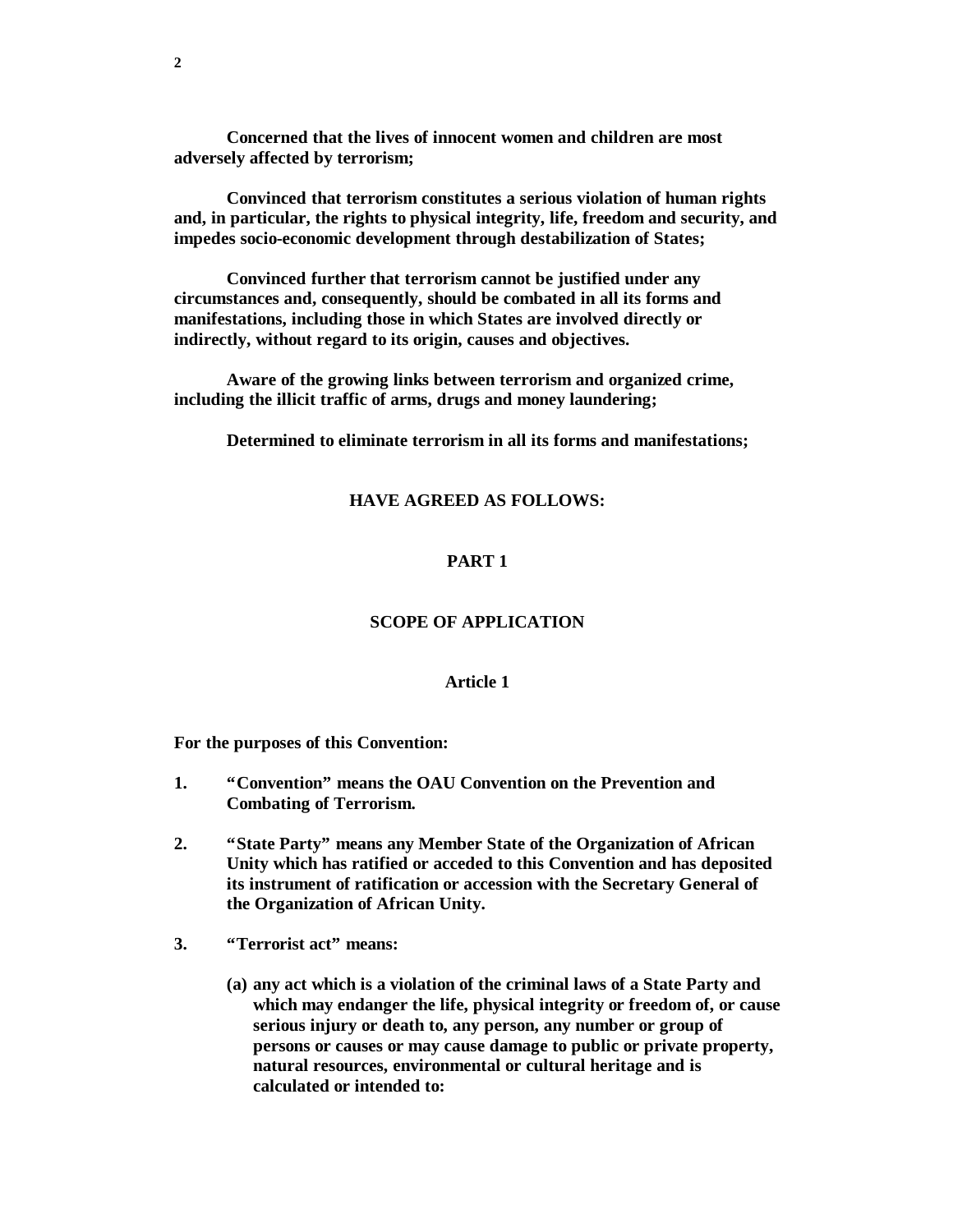- **(i) intimidate, put in fear, force, coerce or induce any government, body, institution, the general public or any segment thereof, to do or abstain from doing any act, or to adopt or abandon a particular standpoint, or to act according to certain principles; or**
- **(ii) disrupt any public service, the delivery of any essential service to the public or to create a public emergency; or**
- **(iii) create general insurrection in a State.**
- **(b) any promotion, sponsoring, contribution to, command, aid, incitement, encouragement, attempt, threat, conspiracy, organizing, or procurement of any person, with the intent to commit any act referred to in paragraph (a) (i) to(iii).**

**States Parties undertake to:**

- **(a) review their national laws and establish criminal offences for terrorist acts as defined in this Convention and make such acts punishable by appropriate penalties that take into account the grave nature of such offences;**
- **(b) consider, as a matter of priority, the signing or ratification of, or accession to, the international instruments listed in the Annexure, which they have not yet signed, ratified or acceded to; and**
- **(c) implement the actions, including enactment of legislation and the establishment as criminal offences of certain acts as required in terms of the international instruments referred to in paragraph (b) and that States have ratified and acceded to and make such acts punishable by appropriate penalties which take into account the grave nature of those offences;**
- **(d) notify the Secretary General of the OAU of all the legislative measures it has taken and the penalties imposed on terrorist acts within one year of its ratification of, or accession to, the Convention.**

#### **Article 3**

**1. Notwithstanding the provisions of Article 1, the struggle waged by peoples in accordance with the principles of international law for their liberation or self-determination, including armed struggle against colonialism, occupation, aggression and domination by foreign forces shall not be considered as terrorist acts.**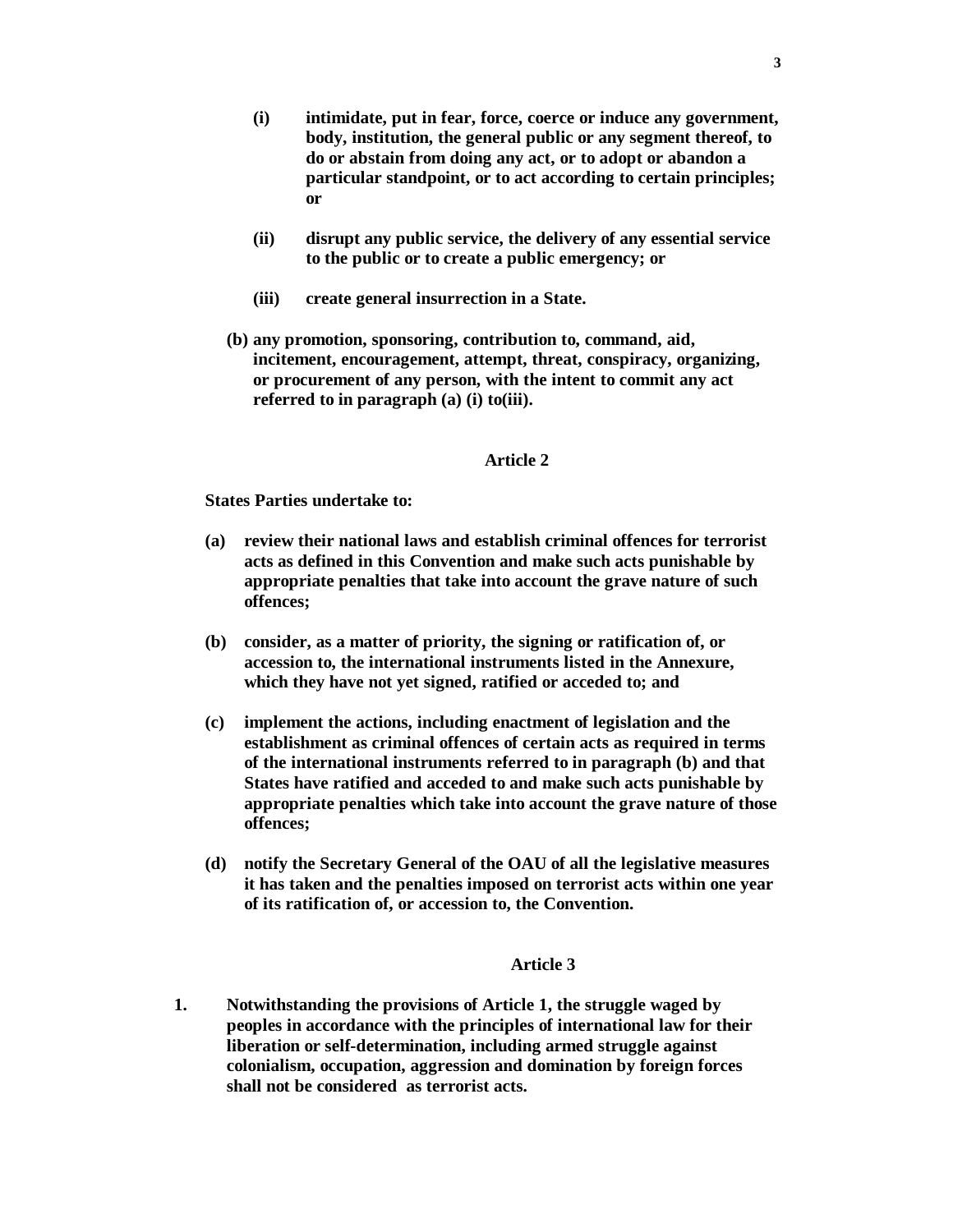**2. Political, philosophical, ideological, racial, ethnic, religious or other motives shall not be a justifiable defence against a terrorist act.**

### **PART II**

### **AREAS OF COOPERATION**

### **Article 4**

**1. State Parties undertake to refrain from any acts aimed at organizing, supporting, financing, committing or inciting to commit terrorist acts, or providing havens for terrorists, directly or indirectly, including the provision of weapons and their stockpiling in their countries and the issuing of visas and travel documents.**

**2. States Parties shall adopt any legitimate measures aimed at preventing and combating terrorists acts in accordance with the provisions of this Convention and their respective national legislation, in particular, they shall do the following:**

- **(a) prevent their territories from being used as a base for the planning, organization or execution of terrorists acts or for the participation or collaboration in these acts in any form whatsoever;**
- **(b) develop and strengthen methods of monitoring and detecting plans or activities aimed at the illegal cross-border transportation, importation, export, stockpiling and use of arms, ammunition and explosives and other materials and means of committing terrorist acts;**
- **(c) develop and strengthen methods or controlling and monitoring land, sea and air borders and customs and immigration check points in order to pre-empt any infiltration by individuals or groups involved in the planning, organization and execution or terrorist acts;**
- **(d) strengthen the protection and security of persons, diplomatic and consular missions, premises or regional and international organizations accredited to a State Party, in accordance with the relevant conventions and rules or international law;**
- **(e) promote the exchange of information and expertise on terrorist acts and establish data bases for the collection and analysis of information and data on terrorist elements, groups, movements and organizations;**
- **(f) take all necessary measures to prevent the establishment of terrorist support networks in any form whatsoever;**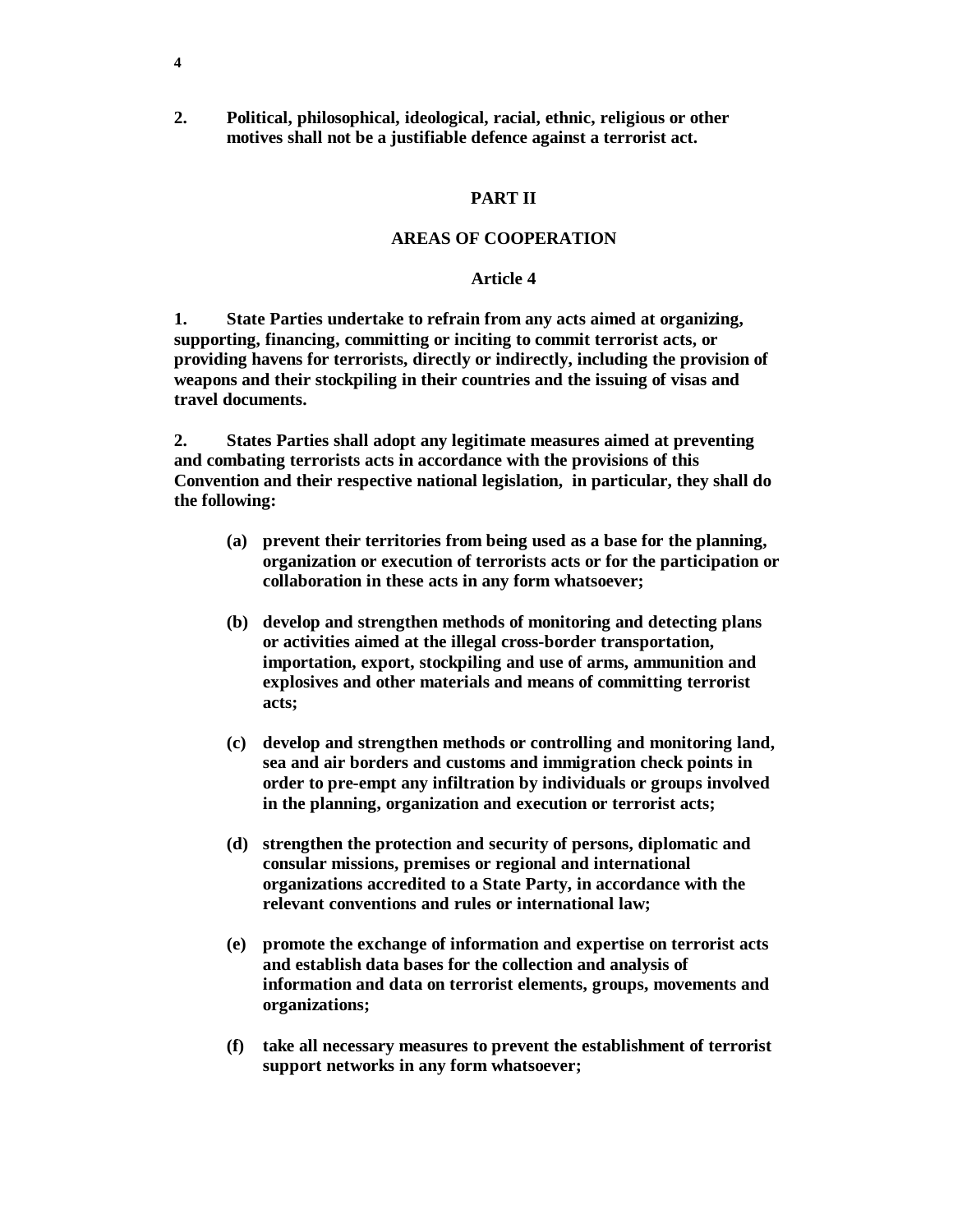- **(g) ascertain, when granting asylum, that the asylum seeker is not involved in any terrorist act;**
- **(h) arrest the perpetrators of terrorist acts and try them in accordance with national legislation, or extradite them in accordance with the provisions of this Convention or extradition treaties concluded between the requesting State and the requested State and, in the absence of a treaty, consider facilitating the extradition of persons suspected of having committed terrorist acts; and**
- **(i) establish effective co-operation between relevant domestic security officials and services and the citizens of the States Parties in a bid to enhance public awareness of the scourge of terrorist acts and the need to combat such acts, by providing guarantees and incentives that will encourage the population to give information on terrorist acts or other acts which may help to uncover such acts and arrest their perpetrators.**

**States Parties shall co-operate among themselves in preventing and combating terrorist acts in conformity with national legislation and procedures of each State in the following areas:**

- **1. States Parties undertake to strengthen the exchange of information among them regarding :**
	- **(a) acts and crimes committed by terrorist groups, their leaders and elements, their headquarters and training camps, their means and sources of funding and acquisition of arms, the types or arms, ammunition and explosives used, and other means in their possession;**
	- **(b) the communication and propaganda methods and techniques used by the terrorist groups, the behaviour of these groups, the movement of the leaders and elements, as well as their travel documents.**
- **2. States Parties undertake to exchange any information that leads to:**
	- **(a) the arrest of any person charged with a terrorist act against the interest of a State Party or against its nationals, or attempted to commit such an act or participated in it as an accomplice or an instigator;**
	- **(b) the seizure and confiscation of any type of arms, ammunition, explosives, devices or funds or other instrumentalities of crime used to commit a terrorist act or intended for that purpose.**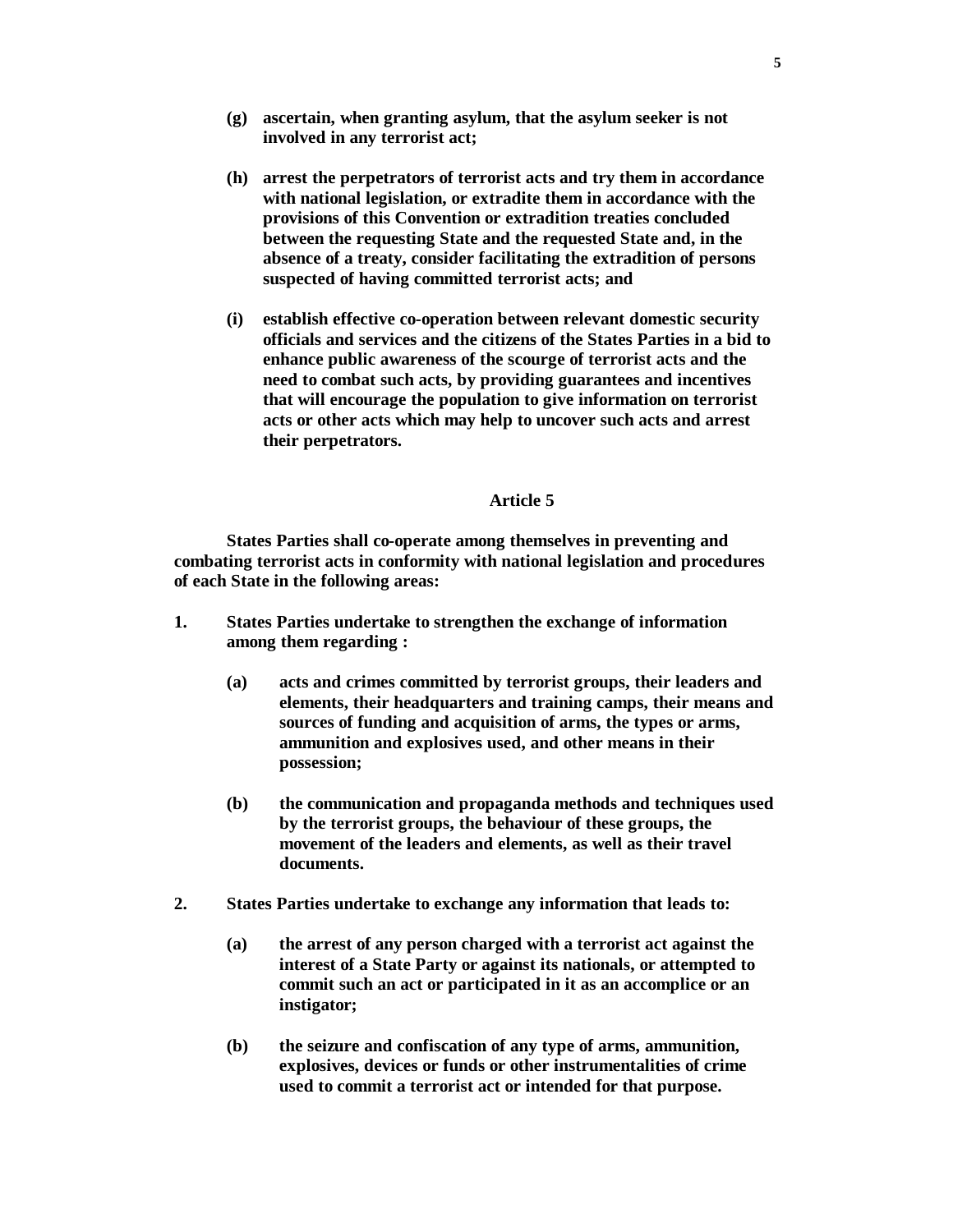- **3. State Parties undertake to respect the confidentiality of the information exchanged among them and not to provide such information to another State that is not party to this Convention, or to a third State Party, without the prior consent of the State from where such information originated.**
- **4. States Parties undertake to promote co-operation among themselves and to help each other with regard to procedures relating to the investigation and arrest of persons suspected of, charged with or convicted of terrorist acts, in conformity with the national law of each State.**
- **5. States Parties shall co-operate among themselves in conducting and exchanging studies and researches on how to combat terrorist acts and to exchange expertise relating to control of terrorist acts.**
- **6. State Parties shall co-operate among themselves, where possible, in providing any available technical assistance in drawing up programmes or organizing, where necessary and for the benefit of their personnel, joint training courses involving one or several States Parties in the area of control of terrorist acts, in order to improve their scientific, technical and operational capacities to prevent and combat such acts.**

# **PART III**

# **STATE JURISDICTION**

### **Article 6**

- **1. Each State Party has jurisdiction over terrorist acts as defined in Article 1 when:**
	- **(a) the act is committed in the territory of that State and the perpetrator of the act is arrested in its territory or outside it if this punishable by its national law;**
	- **(b) the act is committed on board a vessel or a ship flying the flag of that State or an aircraft which is registered under the laws of that State at the time the offence is committed; or**
- **(c) the act is committed by a national or a group or nationals of that State.**
- **2. A State Party may also establish its jurisdiction over any such offence when:**
	- **(a) the act is committed against a national of that State; or**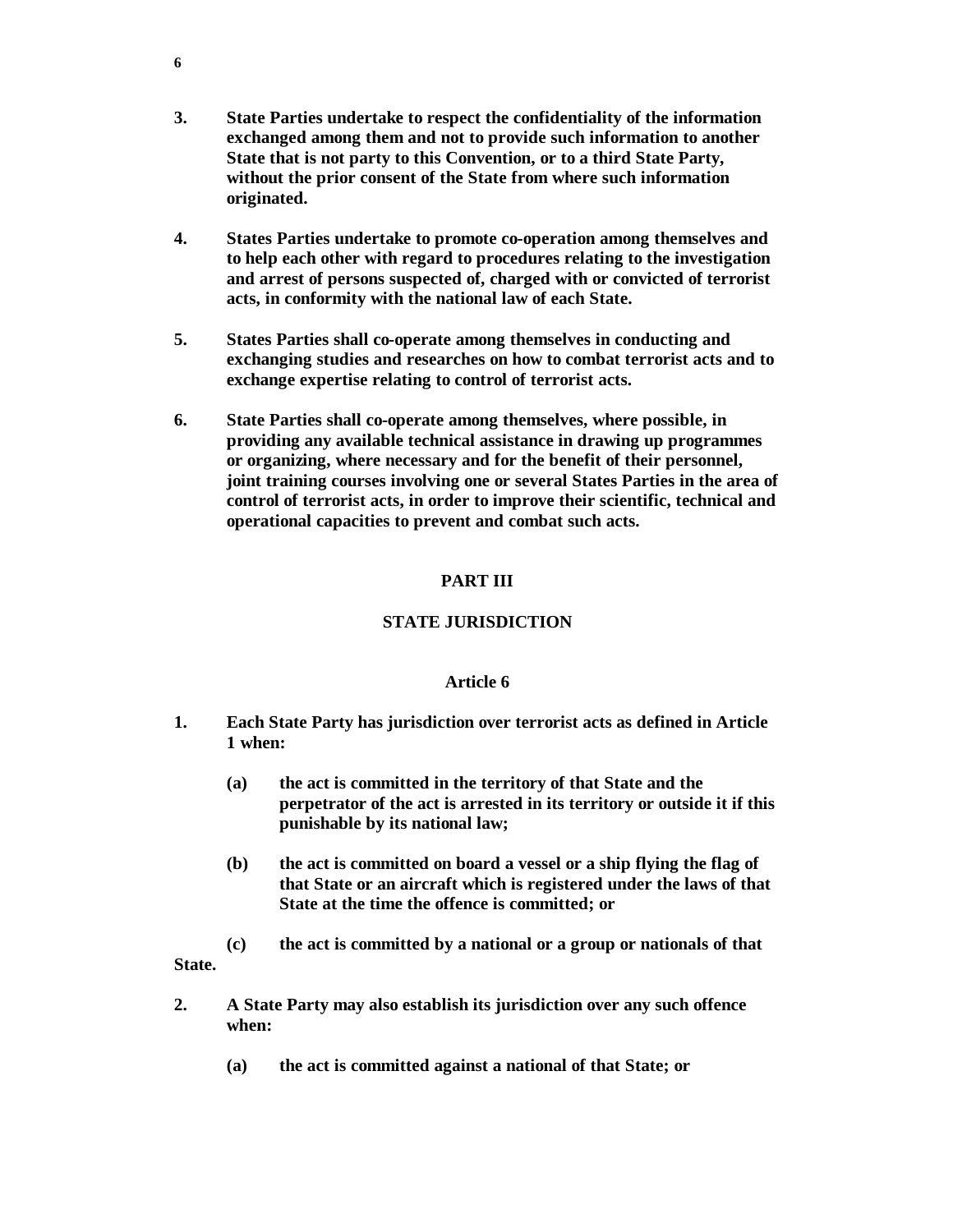- **(b) the act is committed against a State or government facility of that State abroad, including an embassy or other diplomatic or consular premises, and any other property, of that State;**
- **(c) the act is committed by a stateless person who has his or her habitual residence in the territory of that State; or**
- **(d) the act is committed on board an aircraft which is operated by any carrier of that State; and**
- **(e) the act is committed against the security of the State Party.**
- **3. Upon ratifying or acceding to this Convention, each State Party shall notify the Secretary General of the Organization of African Unity of the jurisdiction it has established in accordance with paragraph 2 under its national law. Should any change take place, the State Party concerned shall immediately notify the Secretary General.**
- **4. Each State Party shall likewise take such measures as may be necessary to establish its jurisdiction over the acts set forth in Article 1 in cases where the alleged offender is present in its territory and it does not extradite that person to any of the States Parties which have established their jurisdiction in accordance with paragraphs 1or 2.**

- **1. Upon receiving information that a person who has committed or who is alleged to have committed any terrorist act as defined in Article 1 may be present in its territory, the State Party concerned shall take such measures as may be necessary under its national law to investigate the facts contained in the information.**
- **2. Upon being satisfied that the circumstances so warrant, the State Party in whose territory the offender or alleged offender is present shall take the appropriate measures under its national law so as to ensure that person's presence for the purpose of prosecution.**
- **3. Any person against whom the measures referred to in paragraph 2 are being taken shall be entitled to:**
	- **(a) communicate without delay with the nearest appropriate representative of the State of which that person is a national or which is otherwise entitled, to protect that person's rights or, if that person is a stateless person, the State in whose territory that person habitually resides;**
	- **(b) be visited by a representative of that State;**
	- **(c) be assisted by a lawyer of his or her choice;**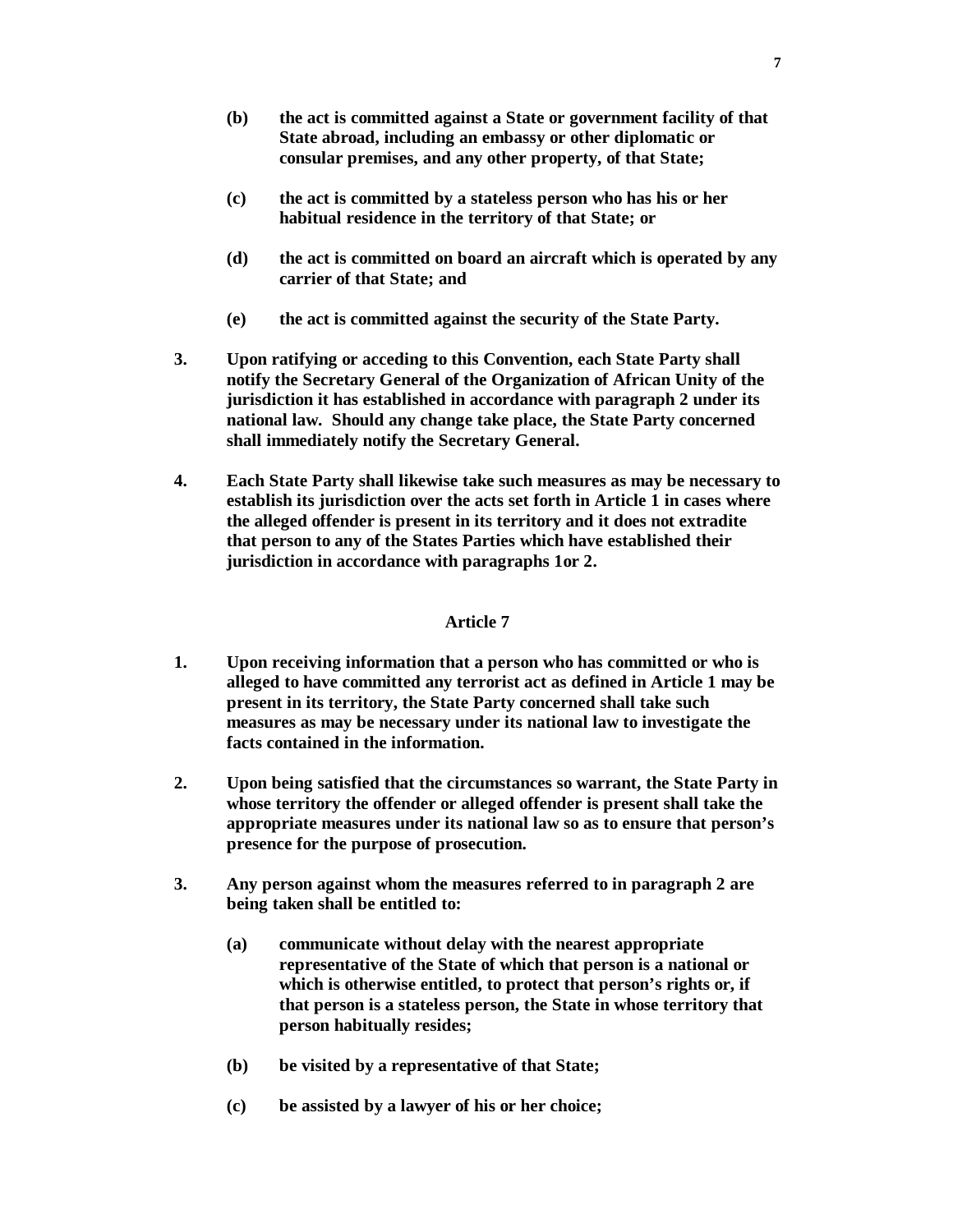- **(d) be informed of his or her rights under sub-paragraphs (a), (b) and**
- **(c).**
- **4. The rights referred to in paragraph 3 shall be exercised in conformity with the national law of the State in whose territory the offender or alleged offender is present; subject to the provision that the said laws must enable full effect to be given to the purposes for which the rights accorded under paragraph 3 are intended.**

# **PART IV**

# **EXTRADITION**

# **Article 8**

- **1. Subject to the provision of paragraphs 2 and 3 of this article, the States Parties shall undertake to extradite any person charged with or convicted of any terrorist act carried out on the territory of another State Party and whose extradition is requested by one of the States Parties in conformity with the rules and conditions provided for in this Convention or under extradition agreements between the States Parties and within the limits of their national laws.**
- **2. Any State Party may, at the time of the deposit of its instrument of ratification or accession, transmit to the Secretary General of the OAU the grounds on which extradition may not be granted and shall at the same time indicate the legal basis in its national legislation or international conventions to which it is a party which excludes such extradition. The Secretary General shall forward these grounds to the State Parties.**
- **3. Extradition shall not be granted if final judgement has been passed by a component authority of the requested State upon the person in respect of the terrorist act or acts for which extradition is requested. Extradition may also be refused if the competent authority of the requested State has decided either not to institute or terminate proceedings in respect of the same act or acts.**
- **4. A State Party in whose territory an alleged offender is present shall be obliged, whether or not the offence was committed in its territory, to submit the case without undue delay to its component authorities for the purpose of prosecution if it does not extradite that person.**

**8**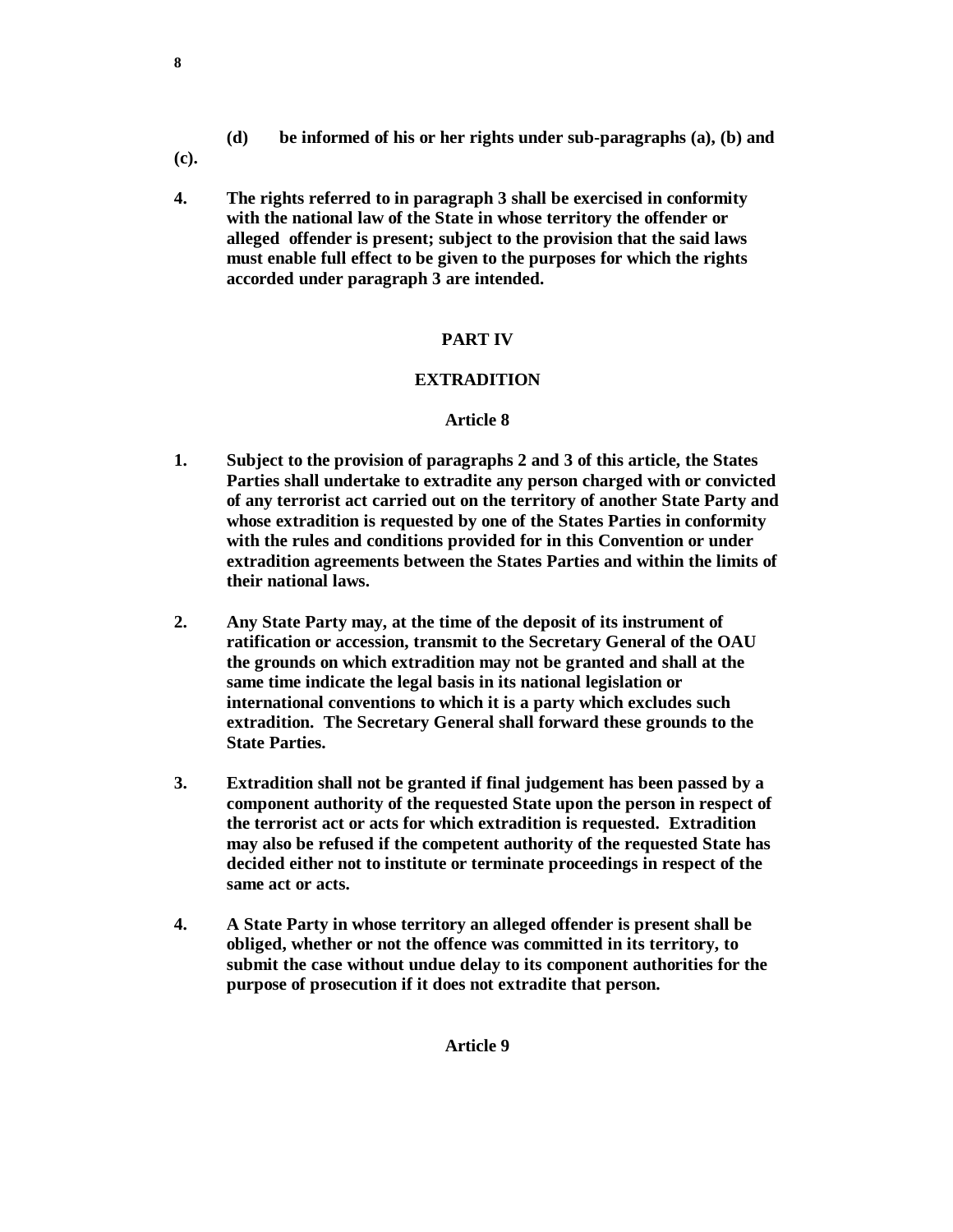**Each State Party undertakes to include as an extraditable offence any terrorist act as defined in Article 1, in any extradition treaty existing between any of the State Parties before or after the entry into force of this Convention.**

#### **Article 10**

**Exchange of extradition requests between the States Parties to this Convention shall be effected directly either through diplomatic channels or other appropriate organs in the concerned States.**

### **Article 11**

**Extradition requests shall be in writing, and shall be accompanied in particular by the following:**

- **(a) an original or authenticated copy of the sentence, warrant of arrest or any order or other judicial decision made, in accordance with the procedures laid down in the laws of the requesting State;**
- **(a) a statement describing the offences for which extradition is being requested, indicating the date and place of its commission, the offence committed, any convictions made and a copy of the provisions of the applicable law; and**
- **(b) as comprehensive a description as possible of the wanted person together with any other information which may assist in establishing the person's identity and nationality.**

#### **Article 12**

**In urgent cases, the competent authority of the State making the extradition may, in writing, request that the State seized of the extradition request arrest the person in question provisionally. Such provisional arrest shall be for a reasonable period in accordance with the national law of the requested State.**

#### **Article 13**

**1. Where a State Party receives several extradition requests from different States Parties in respect of the same suspect and for the same or different terrorist acts, it shall decide on these requests having regard to all the prevailing circumstances , particularly the possibility of subsequent extradition, the respective dates of receipt of the requests, and the degree of seriousness of the crime.**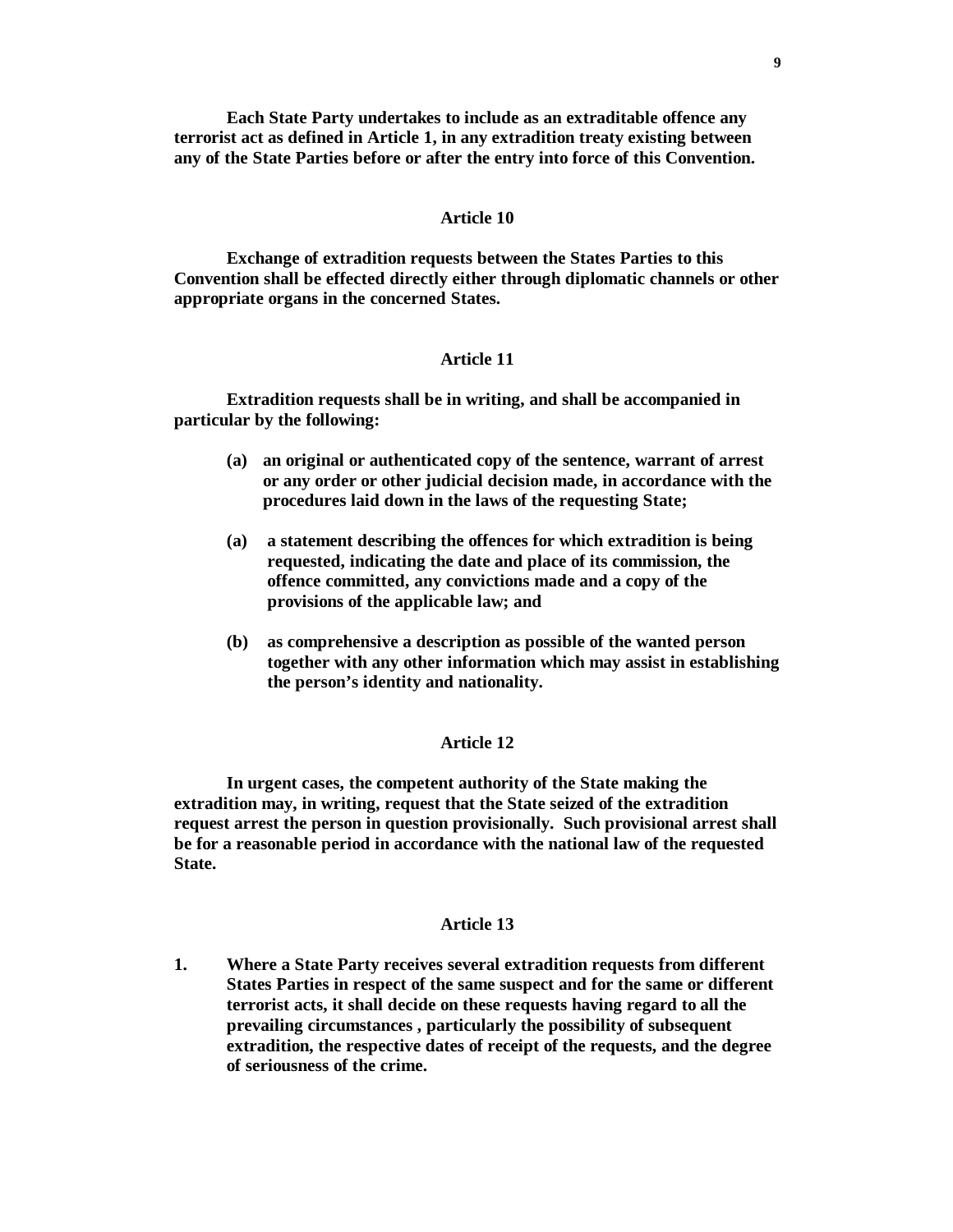- **2. Upon agreeing to extradite, States Parties shall seize and transmit all funds and related materials purportedly used in the commission of the terrorist act to the requesting State as well as relevant incriminating evidence.**
- **3. Such funds, incriminating evidence and related materials, upon confirmation of their use in the terrorist act by the requested State, shall be transmitted to the requesting State even if, for reasons of death or escape of the accused, the extradition in question cannot take place.**
- **4. The provisions in paragraphs 1, 2 and 3 of this Article shall not affect the rights of any of the States Parties or bona fide third Parties regarding the materials or revenues mentioned above.**

### **PART V**

# **EXTRA-TERRITORIAL INVESTIGATIONS (COMMISSION ROGAROIRE) AND MUTUAL LEGAL ASSISTANCE**

## **Article 14**

- **1. Any State Party may, while recognizing the sovereign rights of States Parties in matters or criminal investigation, request any other State Party to carry out, with its assistance and cooperation, on the latter's territory, criminal investigations related to any judicial proceedings concerning alleged terrorist acts and, in particular:**
	- **(a) the examination of witnesses and transcripts of statements made as evidence;**
	- **(b) the opening of judicial information;**
	- **(c) the initiation of investigation processes;**
	- **(d) the collection of documents and recordings or, in their absence, authenticated copies thereof;**
	- **(e) conducting inspections and tracing of assets for evidentiary**

**purposes;**

- **(f) executing searches and seizures; and**
- **(g) service of judicial documents.**

### **Article 15**

**A commission rogatoire may be refused:**

**(a) where each of the States Parties has to execute a commission rogatoire relating to the same terrorist acts;**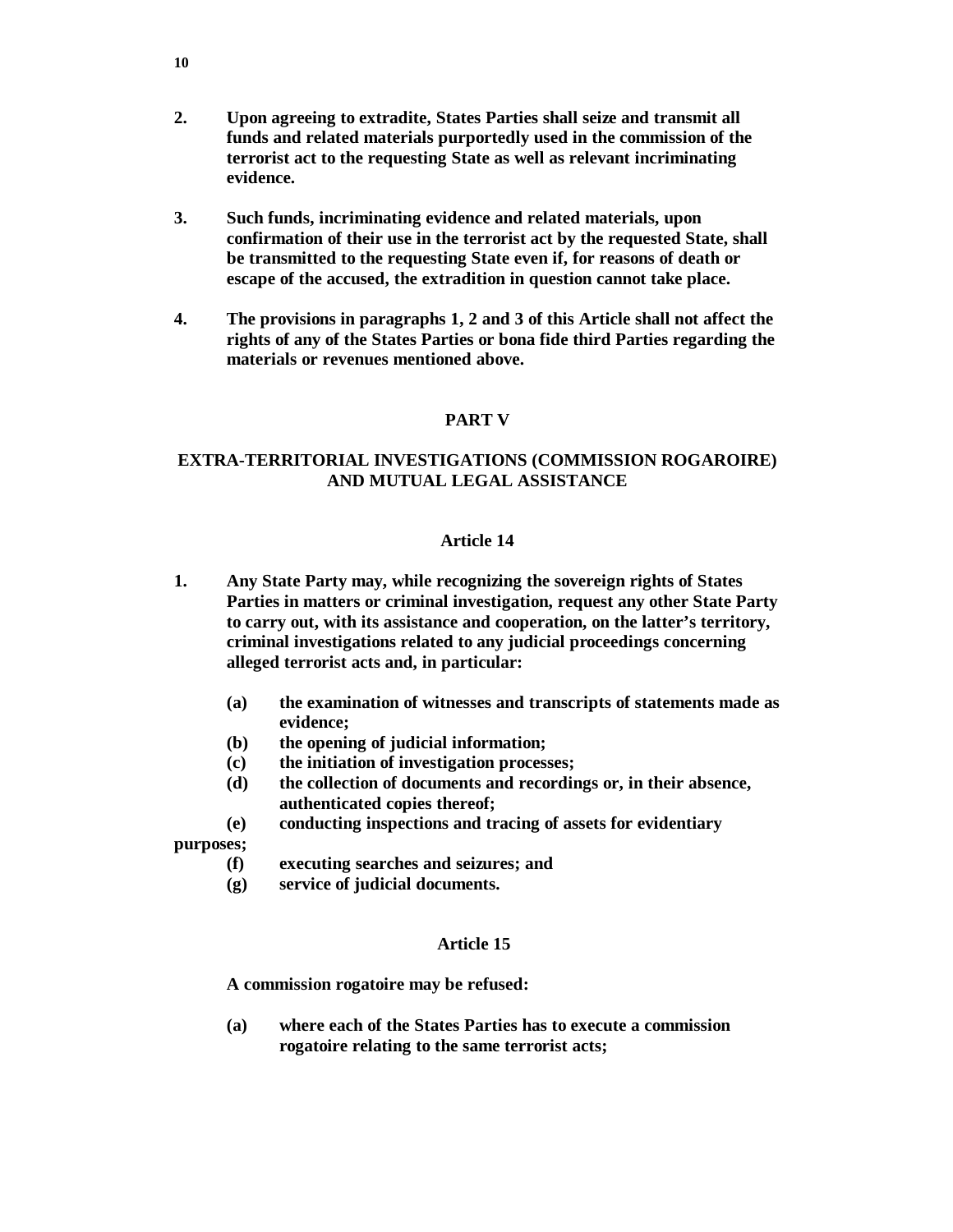- **(b) if that request may affect efforts to expose crimes, impede investigations or the indictment of the accused in the country requesting the commission rogatoire; or**
- **(c) if the execution of the request would affect the sovereignty of the requested State, its security or public order.**

**The extra-territorial investigation (commission rogatoire) shall be executed in compliance with the provisions of national laws of the requested State. The request for an extra-territorial investigation (commission rogatoire) relating to a terrorist act shall not be rejected on the grounds of the principle of confidentiality of bank operations or financial institutions, where applicable.**

#### **Article 17**

**The States Parties shall extend to each other the best possible mutual police and judicial assistance for any investigation, criminal prosecution or extradition proceedings relating to the terrorist acts as set forth in this Convention.**

#### **Article 18**

**The States Parties undertake to develop, if necessary, especially by concluding bilateral and multilateral agreements and arrangements, mutual legal assistance procedures aimed at facilitating and speeding up investigations and collecting evidence, as well as cooperation between law enforcement agencies in order to detect and prevent terrorist acts.**

#### **PART VI**

### **FINAL PROVISIONS**

#### **Article 19**

- **1. This Convention shall be open to signature, ratification or accession by the Member States of the Organization of African Unity.**
- **2. The instruments of ratification or accession to the present Convention shall be deposited with the Secretary General of Organization of African Unity.**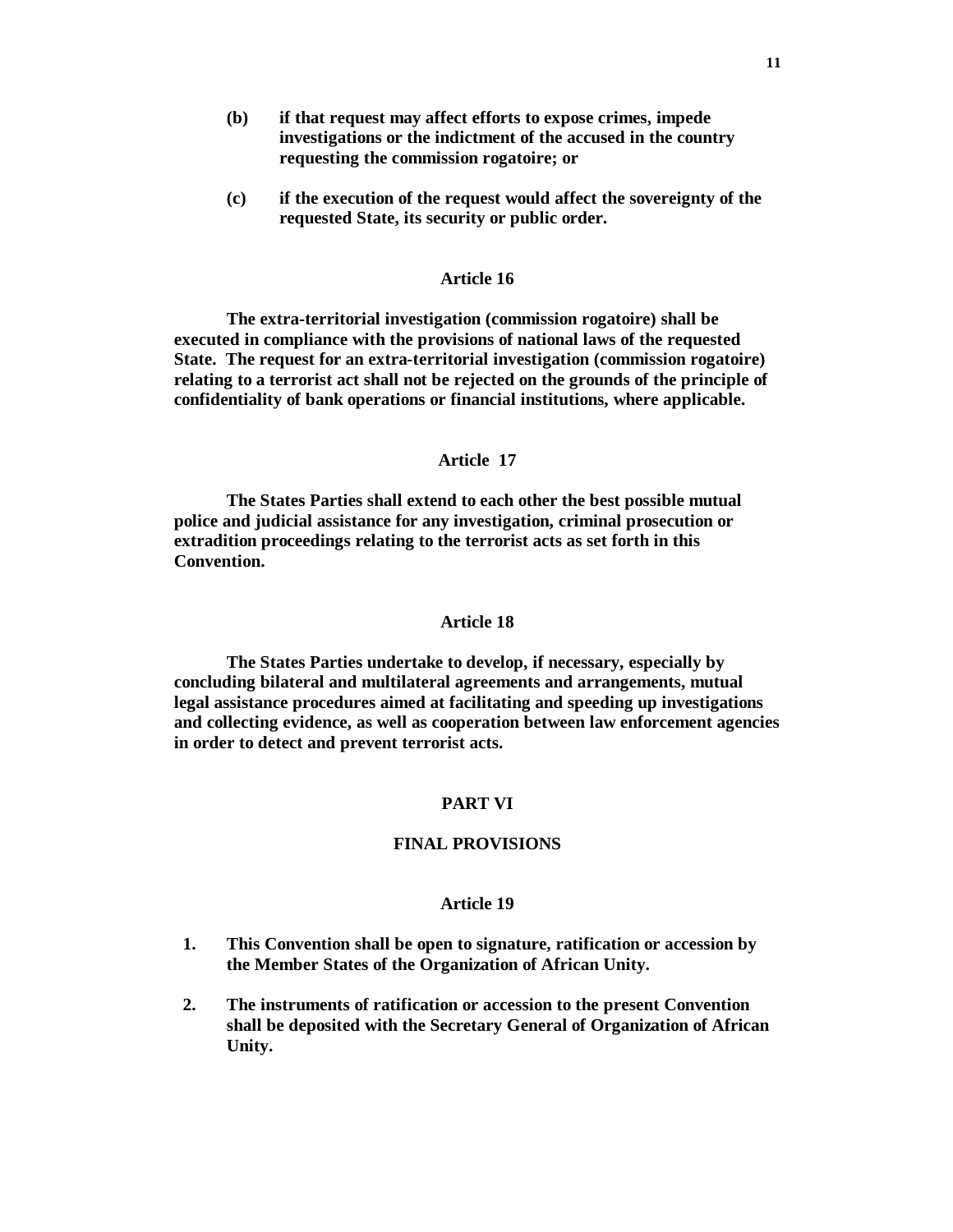- **3. The Secretary General of the Organization of African Unity shall inform Member States of the Organization of the deposit of each instrument of ratification or accession.**
- **4. No State Party may enter a reservation which is incompatible with the object and purposes of this Convention.**
- **5. No State Party may withdraw from this Convention except on the basis of a written request addressed to the Secretary General of the Organization of African Unity. The withdrawal shall take effect six months after the date of receipt of the written request by the Secretary General of the Organization of African Unity.**

- **1. This Convention shall enter into force thirty days after the deposit of the fifteenth instrument of ratification with the Secretary General of the Organization of African Unity.**
- **2. For each of the States that shall ratify or accede to this Convention shall enter into force thirty days after the date of the deposit by that State Party of its instrument of ratification or accession.**

## **Article 21**

- **1. Special protocols or agreements may, if necessary, supplement the provisions of this Convention.**
- **2. This Convention may be amended if a State Party makes a written request to that effect to the Secretary General of the Organization of African Unity. The Assembly of Heads of State and Government may only consider the proposed amendment after all the States Parties have been duly informed of it at least three months in advance.**
- **3. The amendment shall be approved by a simple majority of the State Parties. It shall come into force for each State which has accepted it in accordance with its constitutional procedures three months after the Secretary General has received notice of the acceptance.**

# **Article 22**

**1. Nothing in this Convention shall be interpreted as derogating from the general principles of international law, in particular the principles of international humanitarian law, as well as the African Charter on Human and Peoples' Rights.**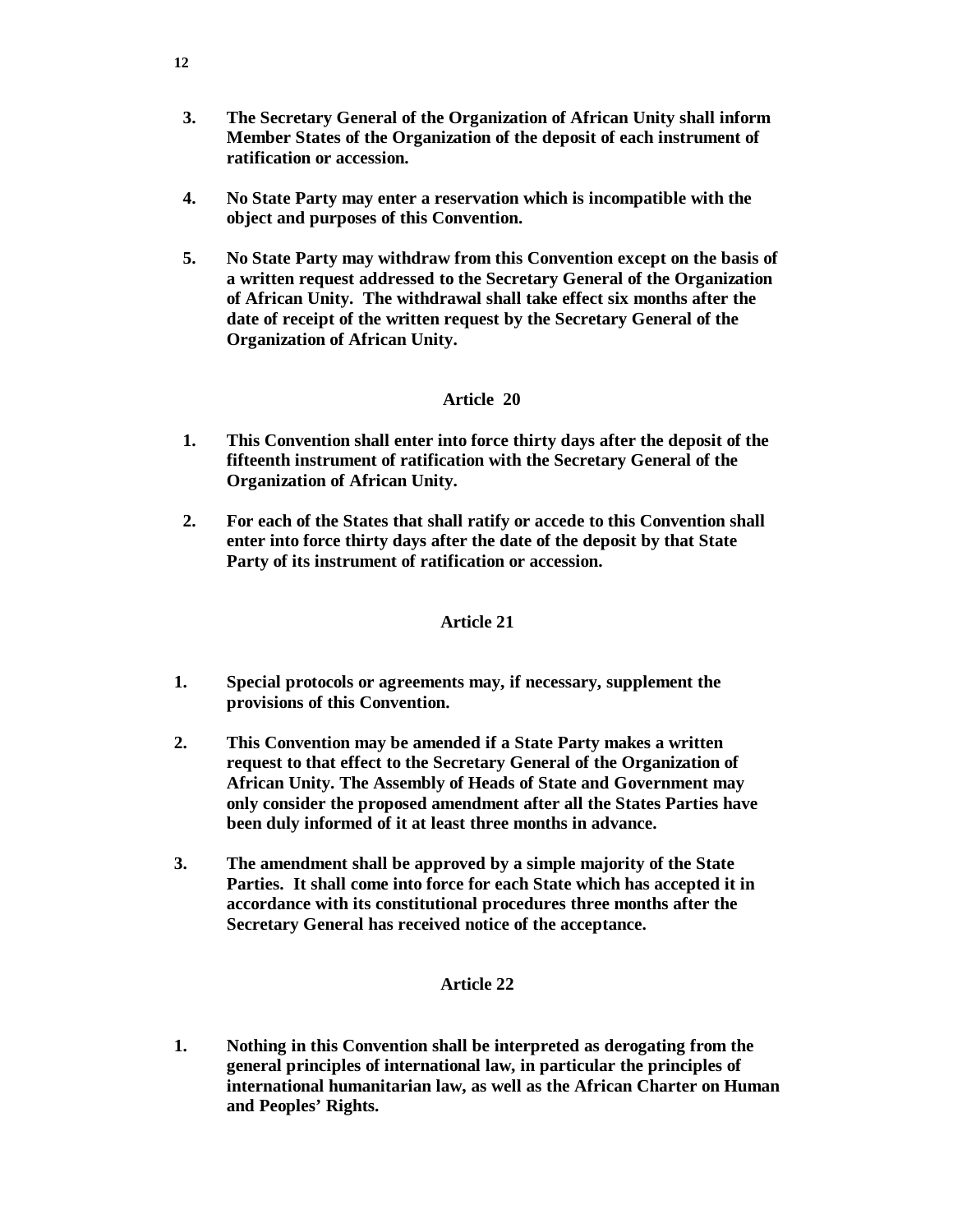**2. Any dispute that may arise between the States Parties regarding the interpretation or application of this Convention shall be amicably settled by direct agreement between them. Failing such settlement, any one of the State Parties may refer the dispute to the International Court of Justice in conformity with the Statute of the Court or by arbitration by other States Parties to this Convention.**

### **Article 23**

**The original of this Convention, of which the Arabic, English, French and Portuguese texts are equally authentic, shall be deposited with the Secretary General of the Organization of African Unity.**

### **ANNEX**

## **LIST OF INTERNATIONAL INSTRUMENTS**

- **(a) Tokyo Convention on Offences and Certain Other Acts Committed on Board Aircraft of 1963;**
- **(b) Montreal Convention for the Suppression of Unlawful Acts against the Safety of Civil Aviation of 1971 and the Protocol thereto of 1984;**
- **(c) New York Convention on the Prevention and Punishment of Crimes against Internationally Protected Persons, including Diplomatic Agents of 1973;**
- **(d) International Convention against the Taking of Hostages of 1979;**
- **(e) Convention on the Physical Protection of Nuclear Material of 1979;**
- **(f) United Nations Convention on the Law of the Sea of 1982;**

**(g) Protocol for the Suppression of Unlawful Acts of Violence at Airports Serving International Civil Aviation, supplementary to the Convention for the Suppression of Unlawful Acts against the Safety of Civil Aviation of 1988;**

- **(h) Protocol for the Suppression of Unlawful Acts against the Safety of Fixed Platforms located on the Continental Shelf of 1988;**
- **(i) Convention for the Suppression of Unlawful Acts against Maritime Navigation of 1988;**
- **(j) Convention on the Marking of Plastic Explosives of 1991;**

**(k) International Convention for the Suppression of Terrorist Explosive Bombs of 1997;**